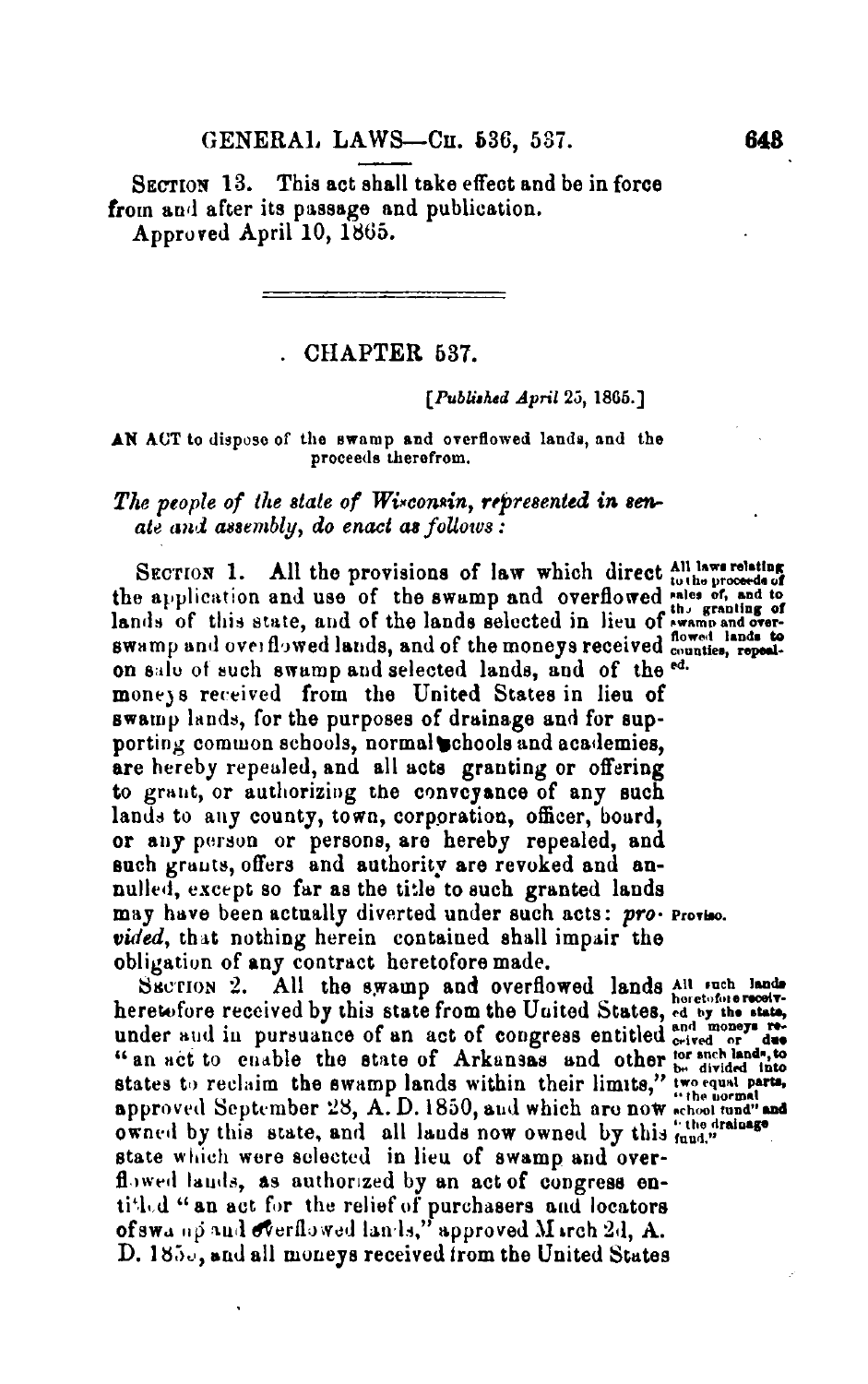**in lieu of swamp and overflowed lands, under the provisions of the act of congress last aforesaid, and all moneys received by this state, as purchase money, for swamp and overflowed lands, and for lands selected as aforesaid, in lieu of swamp and overflowed lands, including the amounts loaned and invested, together with all sums of money due or to become due as balance of purchase money on contracts for the sale of such swamp**  lands and selected lands, shall, after deducting the in**cidental expenses heretofore paid from said funds, and the losses sustained therefrom, as near as they can be conveniently ascertained, be divided into two equal**  parts, the one part to be denominated "the normal **school fund," and the other to be denominated "the Node of pant. drainage fund." In making the partition between U. such funds, the swamp lands and moneys receivable on contracts for the sale of swamp lands, shall, as far as practicable, regard being had to the mode of distribution required by section six of this act, be set apart to the drainage fund ; and the moneys received in lieu of and in payment of lands as aforesaid, including the sums invested and the lands selected in lieu of swamp lands, and the moneys receivable on contracts for the sale of such selected lands, shall, as far as practicable, be set apart to the normal school fund ; and for the purpose of making such partition, one dollar shall be taken to be the equivalent of one acre of such lands.** 

**All ouch lauds SECTION 3. All the swamp and overflowed lands**  betrafter receiv- which this state shall hereafter receive, pursuant to said **ceived In lieu act of congress approved September 28th, A. D. 1850, thereof, to b par. Mimed M equal I y, shall, on recei pt thereof, be partitioned equally, by buttioned equally, shall, on receipt thereof, be partitioned equally, by by** counties, between the drainage fund and the normal **individe**  $\leftarrow$  appropriation, school fund, and the part known as drainage fund, shall **be set apart to the counties, respectively, in which such lands lie, to be used and applied as the other drainage**  fund belonging to such counties is, by this act, directed **to be used and applied. And all moneys whizh this state shall hereafter receive from the United States, in lieu of swamp and overflowed lands, shall, on receipt**  thereof, be equally divided between the drainage fund and the normal school fund; and that part which **is known as the drainage fund, shall be distributed to the several counties in proportion to the number of acres of swamp lands therein, and shalrbe used and applied as the other drainage fund belonging to such**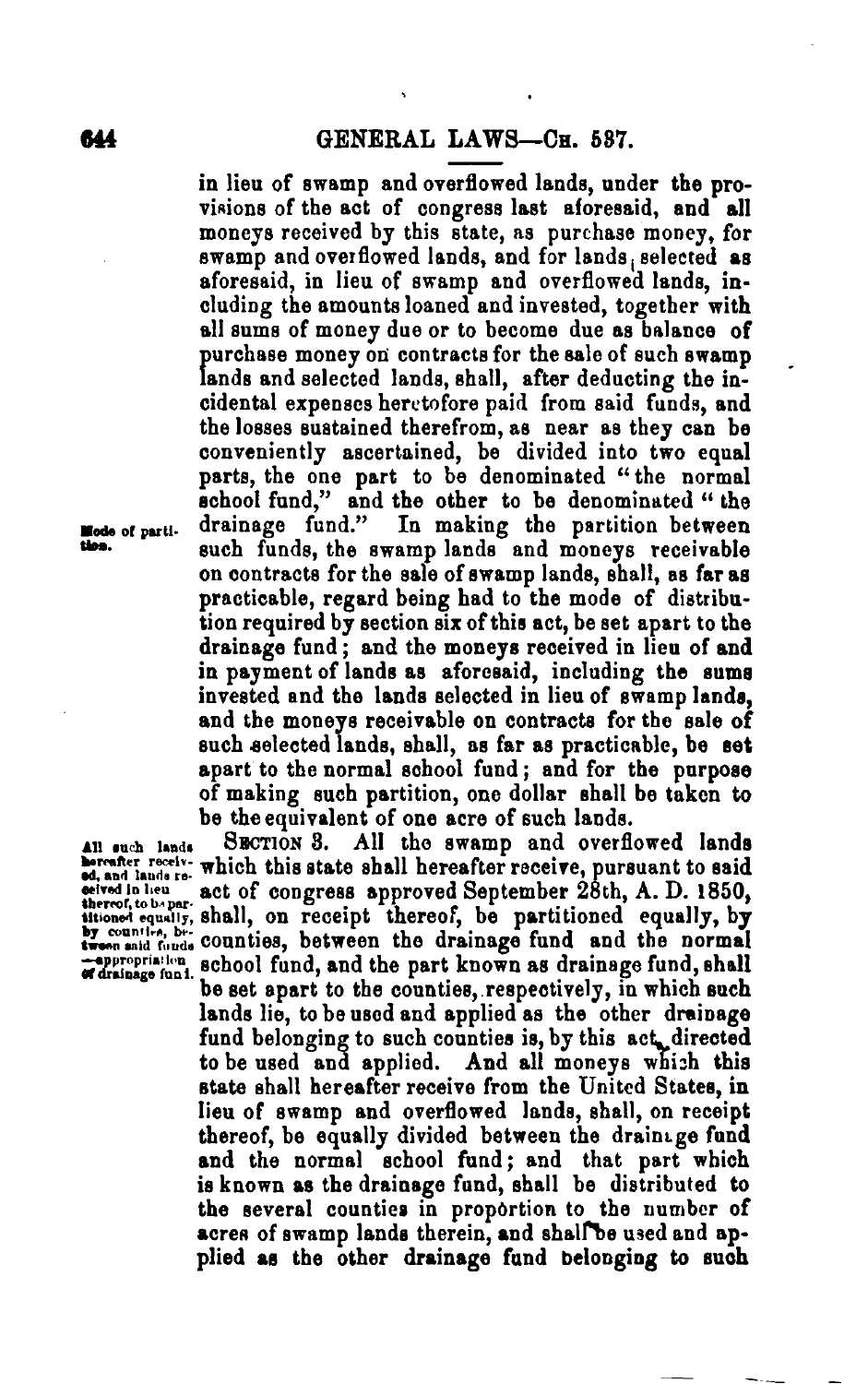**counties is, by this act, directed to be used and applied.** 

SECTION 4. The land belonging to the normal school Investment of also is lands be fund shall be sold, and the moneys arising from such longing to norsales, and all other moneys belonging to that fund, shall mal school **be invested in the same manner and by the same officers as now provided by law for the sale and investment of the school fund.** 

SECTION 5. The income of the normal school fund Application of **shall be applied to establishing, supporting and main- school fund.**  taining normal schools, under the direction and man**agement of the board of normal school regents : 25 per cent. to be**  provided, that twenty-five per cent. of said income shall school fund. **be annually transferred to the school fund income, until the** annual **income of the school fund shall reach the sum of two hundred thousand dollars.** 

SECTION 6. The drainage fund, constituted as pro- Basis for apporvided in section two of this act, shall be apportioned by drainage fand. **the** commissioners **of school and university lands among the several counties of this state, in proportion to the number of acres of swamp and overflowed lands situated in such counties, respectively ; and from the Deduction,. amount so apportioned to each county, shall be deducted the amount heretofore paid to such county, (if any,) or to any town or towns in said county, or for the benefit of such county or town, or which has been granted to. be** used **or expended in such county, (such grant not being revoked,) either in cash, as proceeds of swamp lands sold, or by transfer of swamp lands situate there**in ; and the balance so ascertained shall represent the **How** balance to amount of drainage fund to which each of the several **counties**. **counties i3 entitled, and such amount or share shall be set apart to each of the counties, respectively, in manner following: 1st. The commissioners shall set apart to each county, out of the swamp lands so belonging to the state and situate in such county, a number of acres of swamp lands equal to its share of the drainage fund. 2d. If in any county there is not a sufficient quantity**  of such lands now belonging to the state, to make the **share apportioned thereto, then the deficiency on such share shall be made from the lands in such county which have been sold by the state on contracts, on which there remains a balance unpaid, each dollar receivable from such contracts to be taken as the equivalent of one dollar or one acre, in making up such**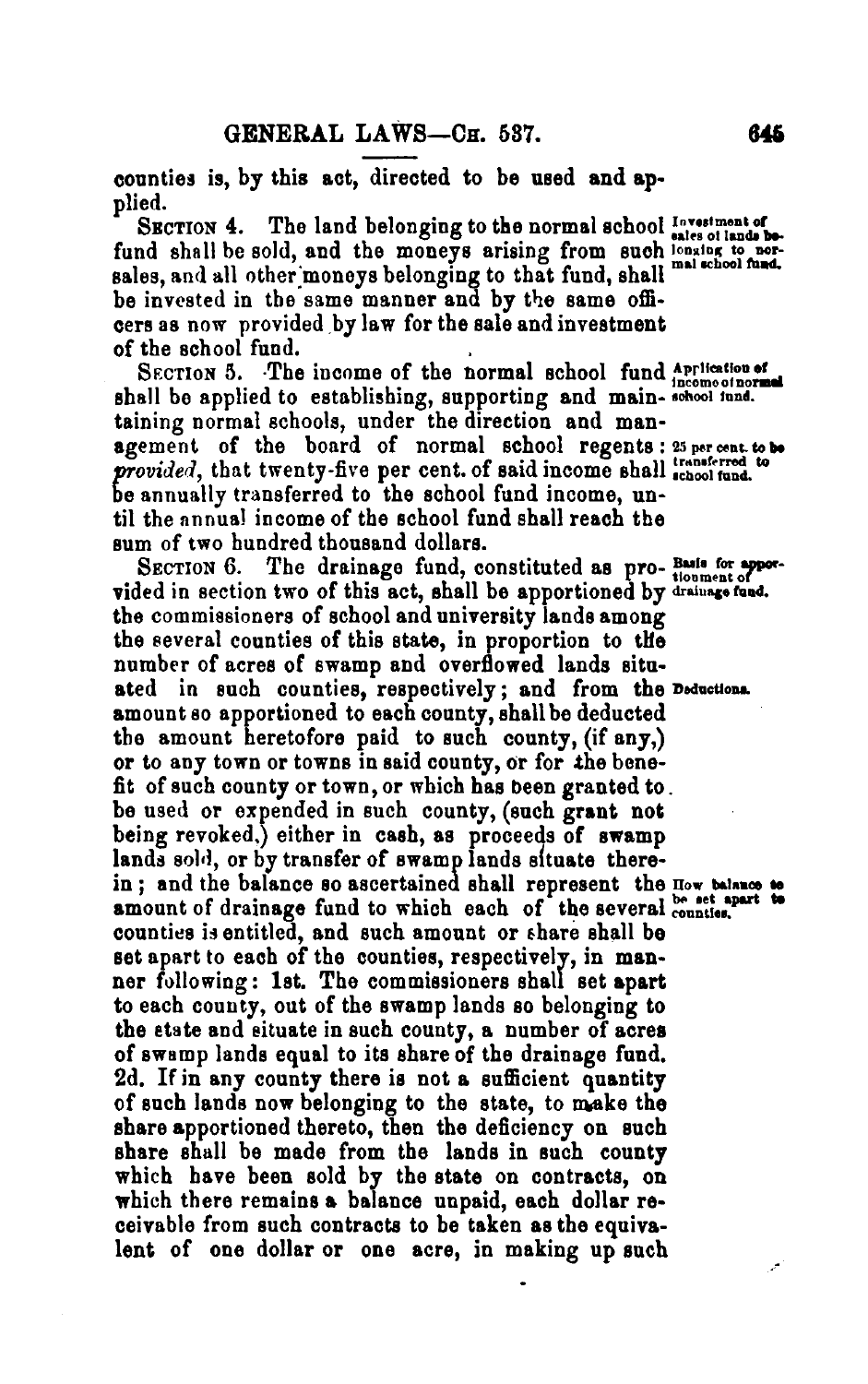deficiency. 3d. If in any county the swamp lands now belonging to the state, together with the amount receivable on the contracts for the sale of swamp lands in such county, shall be insufficient to make the share apportioned thereto, then the deficiency on such apportioned share shall be made up in money, **88** soon as practicable, from the first moneys received from the sale of swamp lands which is not otherwise appropriated. The selection of drainage lands to m ke the age and normal share for each county, shall be made from the lists of school lands. swamp and overflowed lands in the office of the commissioners, and shall b2 so made that the drainage lands and the normal school lands shall be located alternately, as nearly as practicable, in proportion to the number of acres due to each fund, and so that the lands of both funds shall be proportionally distributed. **WA. to be held SECTION** 7. All the swamp and overflowed **lands**  selected for the counties, respectively, in which such lands are located, in the manner provided in this act. shall be held by the commissioners of school and university lands and their successors in office, in trust for the counties, respectively, in which such lands are situ-<br>To be seld exclu- ated. The lands so held by said commissioners and **To be sold exelu-** ated. The lands so held by said commissioners **and lively for cash,** their successors in office, shall be sold and conveyed by said commissioners exclusively for cash, in the same manner as now provided by law for the sale of swamp and overflowed lands.

Commissioners SECTION 8. The commissioners of school and unito transmit des-<br>
oription of land, versity lands shall, as soon as they have completed the<br>
<sup>to dierks of division of the swamp and overflowed lands in the man-</sup> **to clerks of** division of the swamp and overflowed leas in the **man- boards, and they**  to transmit lists her provided in this act, make out, or cause to be made to town elerks.<br> **be town elerks.** out, a full description of the drainage lands in each county wherein any such lands are situated, and transmit the same to the cierk of the board of supervisors of such county, who shall make out and transmit to the town clerk of each town a list of such lands *lying*  in such town, and such town clerk shall keep in his office such description of unsold swamp and overflowed

lands in his to *ND*, for the inspection of the public.<br>SECTION 9. The commissioners of school and uni-**Commissioners SECTION 9.** The commissioners of school and unit-<br>transmit state. versity lands shall, on the first Monday in June, of<br>ments of hads and annual annual more make out a student of all mouts of lands of each and every year, make out a statement of all boards, and they swamp and overflowed lands sold by them in trust for **totranimit state.** Swamp and overhowed family sold by them in trust for of all the lands sold in each county, the price of **each** 

**Alternate selections of drain-**<br>age and normal

**in trust by com** 

cription of lands

**Monts to tOWu** 

.

 $\gamma_{\rm eq}$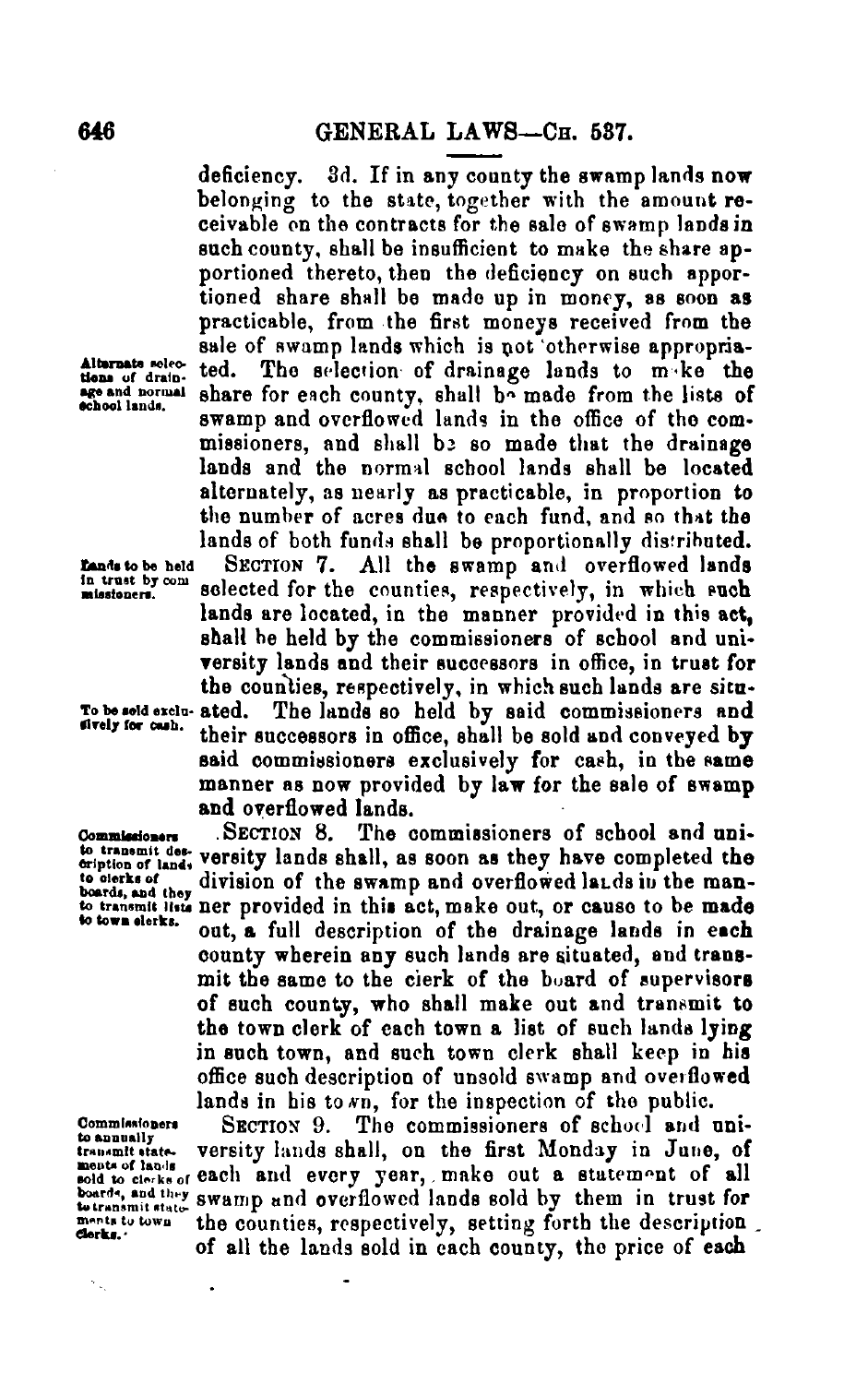**tract, and the total amount received by them for all**  such land sold in such county, and transmit a copy of **such statement to the clerk of the board of supervisors of the proper county, who shall make and transmit to the clerk of each town a copy of that portion of suah**  list which relates to lands lying in such town. They *Report of other* shall, at the same time, report to the clerk of the board ing to drainant of supervisors of the proper county, the amount of <sup>fand.</sup> **other moneys received by them which belong to the drainage fund of such county, specifying in such report the sources from which such moneys are received, so. as to enable such clerk to apportion the same to the several towns of his county, according to the provisions of this act.** 

SECTION 10. All the money received by the com- Proceeds of mans missioners of school and university lands from the sale to be paid to **of swamp and overflowed lands belonging to the respective counties wherein such lands so sold are situated, and all other moneys received by them belonging to the drainage fund of the respective counties, shall, on the first Monday of June, in each and every year, or as soon thereafter as the accounts can be made up, be paid over to the county treasurer of the respective counties, except so much as may be required to pay the expenses incurred by said commissioners in discharging their duties under this act, in relation to such drainage fund.** 

SECTION 11. On receiving the statement and report, Application of **as provided in section seven [nine] of this act, the clerk of the board of supervisors shall apportion the drainage moneys to the several towns of his county, as follows :**  1st. He shall apportion to each town all the moneys Basis. **(both principal and interest) which have been received during the then previous year, on ateount of lands situate in such town. 2d. All other drainage moneys he shall apportion among the several towns, according to the number of acres of swamp lands situate in each. He shall transmit to the county treasurer a statement of the amounts so apportioned to the several towns, who shall file the same in his office.** 

SECTION 12. All drainage fund income now remain- Unexpended<br>ing unexpended in the several counties, may be ap**portioneu by the boards of supervisors of such counties to the several towns, in such shares as they shall deem equitable and just.**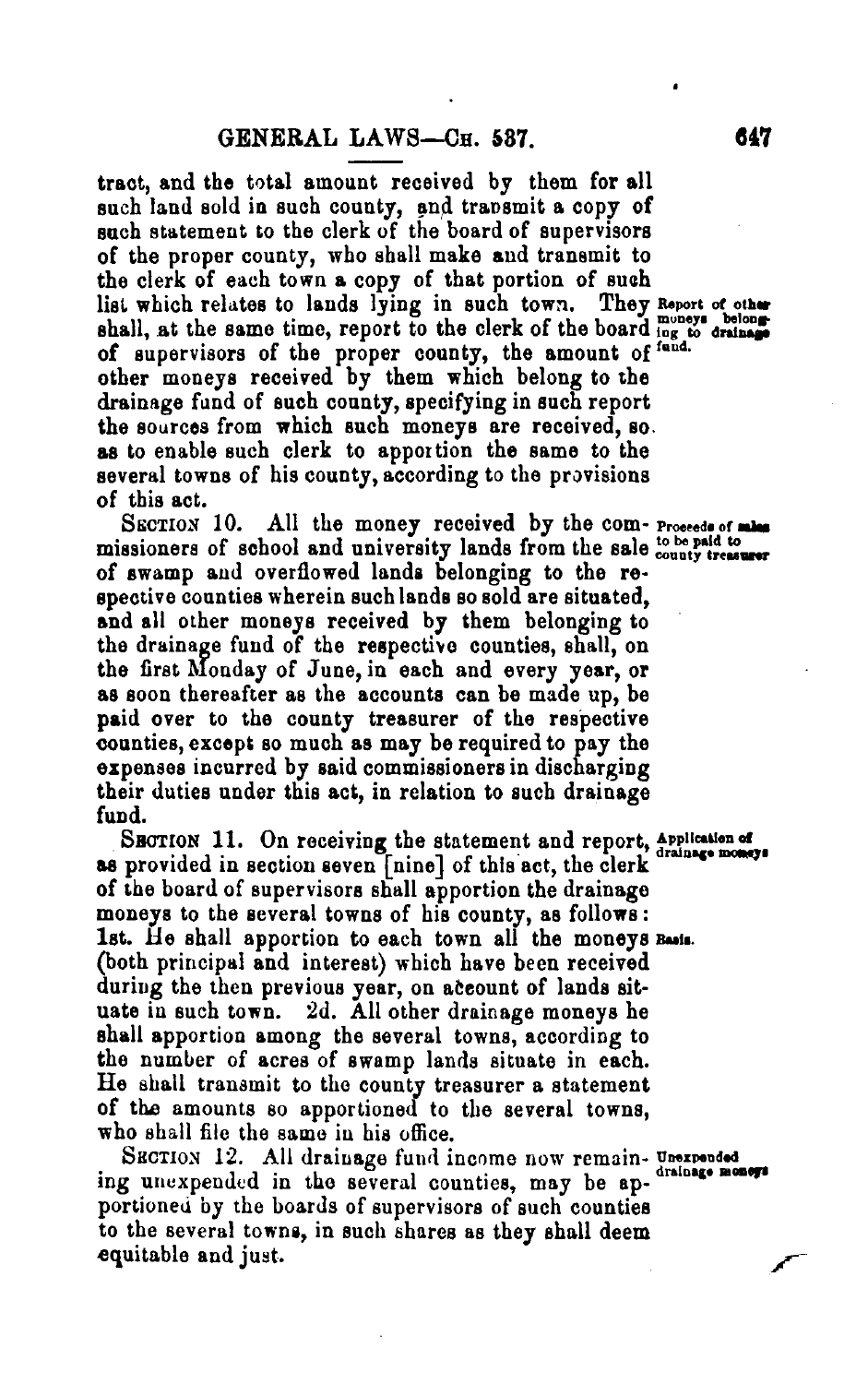**County bear**  uren to give **bonds.** 

**SECTION 13. Each county treasurer, before receiving the moneys directed to be paid to him in the next preceding sections of this act, or any part thereof, shall execute to the chairman of the county board of supervisors of such county, a bond with two or more sureties, to be approved by the said chairman, by indorsement over his official signature on said bond, in a penal sum not less than double the amount of such money as shall**  come into his hands for disbursement to the respective **towns in his county, by reason of this act, conditioned for the faithful disbursement of all such moneys in such manner as shall be prescribed in this act, which bond he shall deliver to the clerk of the county board of supervisors of said county, to be filed in his office.** 

**SECTION 14. It shall be the duty of the county treasurers, respectively, immediately upon the receipt of the drainage moneys belonging to their respective counties, to give notice in writing to the treasurer of each town in such county, of the amount of money received by such county treasurer apportioned to such town. Each town treasurer, before receiving the drainage moneys, or any part thereof, belonging to the town of which he is treasurer, shall execute to the chairmin of the town board of supervisors of such town, a uond with two or more sureties, to be approved by said chairman, by indorsement over his official signature on said bond, in a penal sum not less than double the amount of such moneys as shall come into his hands by reason of this act, conditioned for the faithful application and disbursement of all such moneys in such manner as shall be prescribed by thisi act, which said bond he shall deliver to the town clerk of said town, to be filed in his office.** 

SECTION 15. The town clerk of said town, on the **receipt of such bond of the town treasurer, shall file the same and safely keep it in his office, and shall give to said town treasurer a receipt, stating that he has filed the bond required by the preceding section of this act, which receipt the said town treasurer shall deliver to the county treasurer of his county, who shall, on the delivery thereof, pay over to said town treasurer the**  amount of such moneys belonging to his said town, **and also the money, if any, apportioned to said town from the drainage income fund, as hereinbefore provided.** 

**Notice to town treasurers.** 

**Town treasurers to gtve bonds.** 

**Clerk to Ste bond, &o.**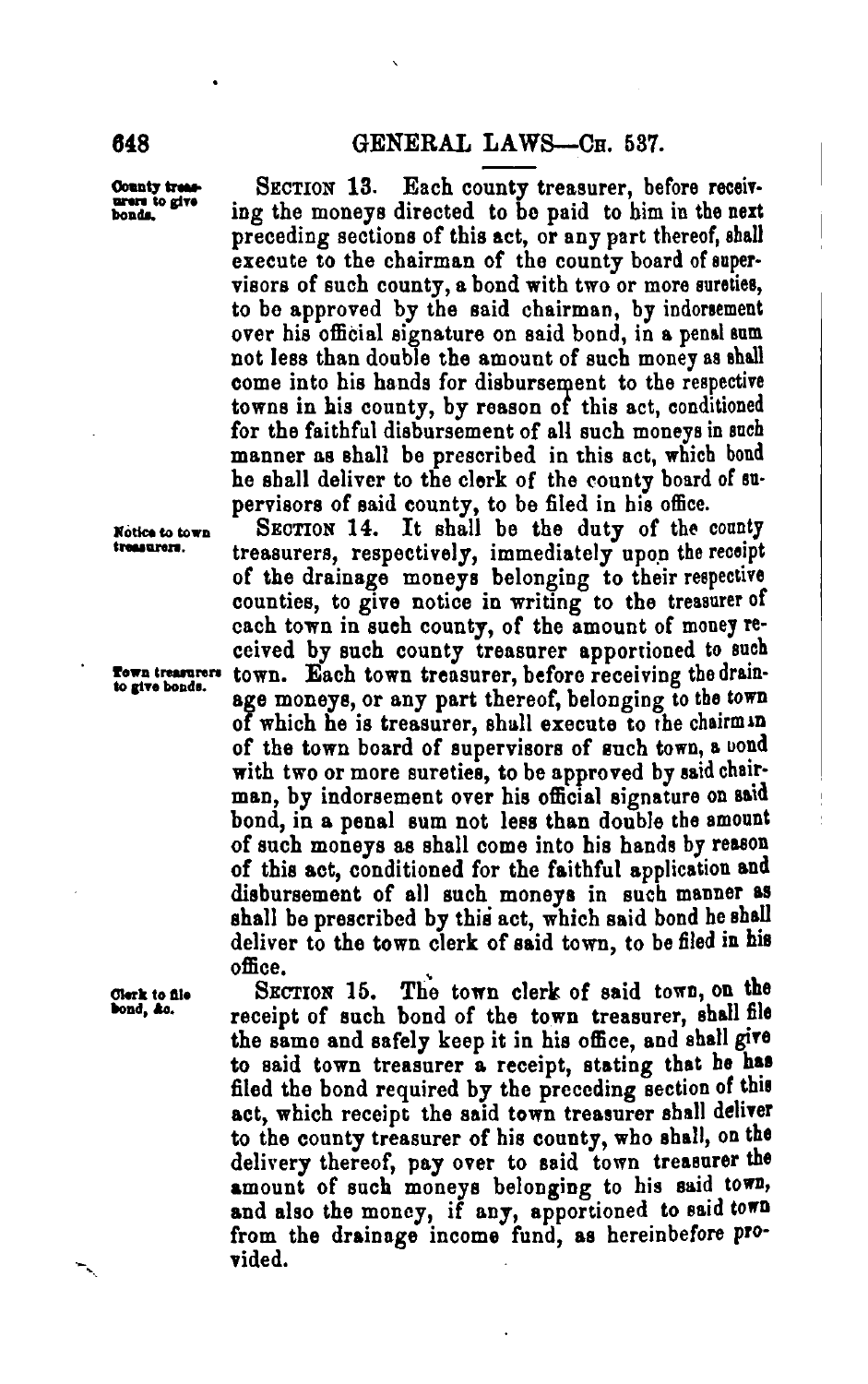**SECTION 16.** The town treasurer shall receive and How moneys to **safely** keep in his possession, all such moneys, and town treasurers, **shall pay out the same only upon the order of said town board of supervisors, duly signed by the chair**man, and countersigned by the town clerk; and the compensation of said town treasurer shall receive as compensation for treasurers. **the performance of the duties devolving upon him under this act, the sum of two per cent. upon all such moneys as shall pass through his hands by reason of this act.** 

**SECTION 17.** The said moneys when so paid into control and oxthe town treasury, as provided in this act, shall consti- drabage fund. **tute and be denominated the drainage fund of said town, and shall be under the contro' of the town board of supervisors of such town, and shall be expended under their direction in draining and reclaiming the swamp and overflowed lands in their town, and in constructing roads and building bridges over and through such lands in said town, when they shall deem such roads and bridges necessary ; and in case any portion of said fund shall not be needed for the purposes aforesaid, such portion may be applied to the support of common schools, under the direction of the board of supervisors; and such moneys shall not be expended for any other**  purpose. The members of said town board of super- Per diem of visors shall be entitled to the sum of one dollar and supervisors. **fifty cents per day for each and every day actually employed in the performance of the duties enjoined upon them by this act, to be paid out of the dramage fund of such town.** 

SECTION 18. All laws that may be in force for the Application of protection of school and university or other state lands, trespass, to. **or punishing trespasses thereon or gther injuries thereto, are hereby extended and made applicable to the protection of the swamp and overflowed lands mentioned or contemplated in this act, whether such lands belong to the normal school fund, or are held by the commissioners of school and university lands in trust for the counties, respectively, wherein such lands are situated. And any person may enter complaint, and it shall be the duty of any town officer to enter complaint, before justice of the peace, against any person or persons trespassing upon any swamp and overflowed lands or other state lands in the town wherein the complainant** 

**•**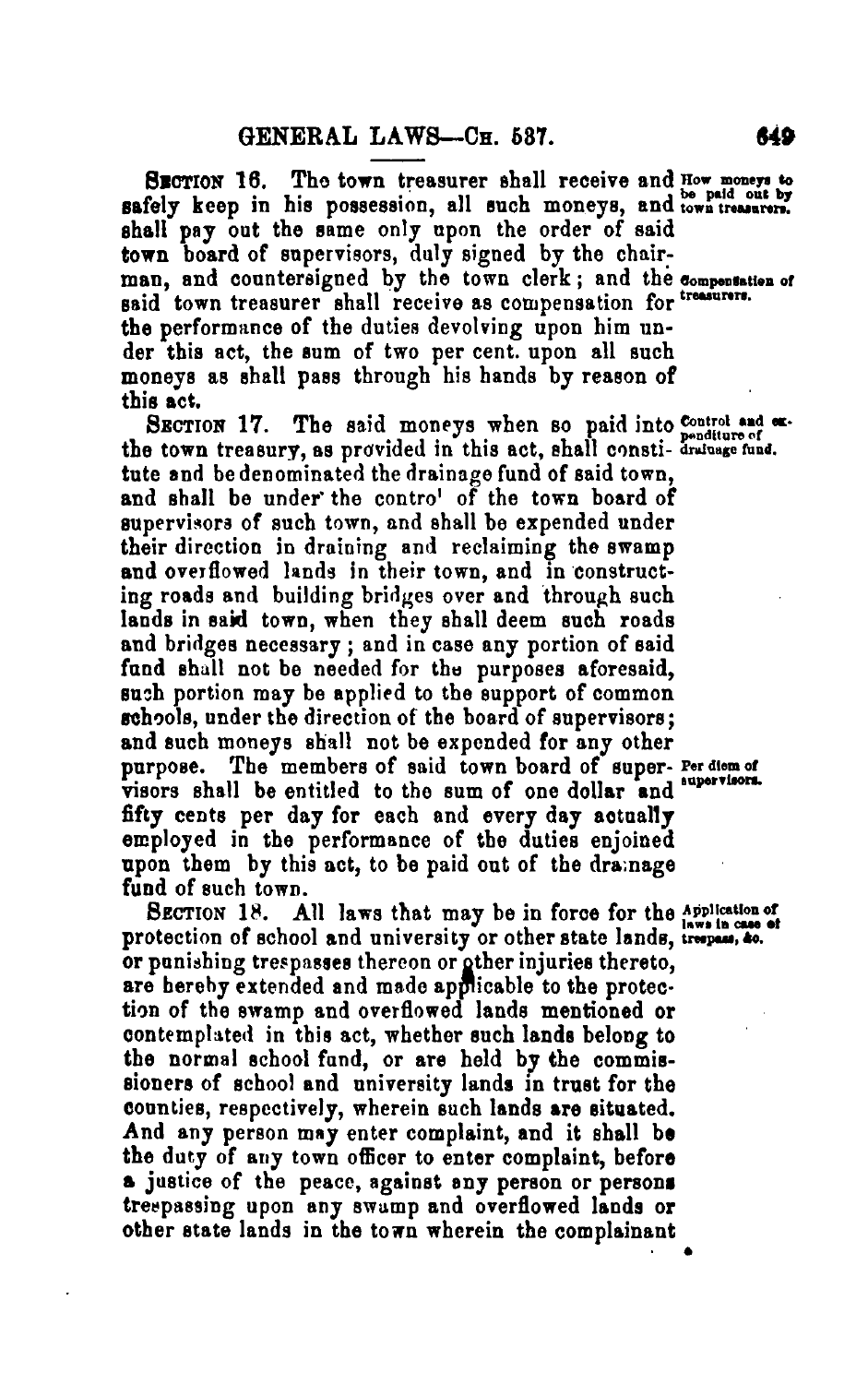resides, whether such lands belong to the state or are held in trust for the county, as provided in this act.

Graduation and **SECTION 19.** The commissioners of school and uni-<br>reduction of ands. versity lands are hereby authorized and required, in versity lands are hereby authorized and required, in the manner now provided by law, to gr duate and reduce the price per acre for which the swamp and overflowed lauds may be sold, whether such lands belong to the normal school fund, or are held in trust by said commissioners for the counties, as contemplated **and Minimum.** authorized in this act : provided, none shall be sold for a less price than seventy-five cents per acre.

Lands may be **SECTION 20.** The town board of supervisors of any **tensed**, ac. town wherein any swamp and overflowed lands are situated, may lease for the purpose of cutting grass or picking cranberries therefrom, for the term of one year, any such lands upon which marsh hay may be cut or cranberries may be picked, for such price per acre **as**  they may determine and agree upon. All moneys received by any town board of supervisors on any such leases, shall be added to the drainage fund of their town. **It** shall not be lawful to cut any timber from **lands**  leased, as provided in this section.

**Clonstradion. SECTION** 21. . The terms "swamp lands" and **"swamp**  and overflowed lands," used in this act, shall be construed to mean all the lands which may have been transferred to this state in pursuance of the act of congress entitled "an act to enable the state of Arkansas and other states to reclaim the swamp lands within their limits," approved September 28th, 1850.<br>SECTION 22. The commissioners of school a

**Componsation el SECTION 22. The commissioners of school and uni-<br>
<b>Commissioners**, versity lands, in lieu of all compensation for services versity lands, in lieu of all compensation for services rendered necessary by this act, shall be entitled each to receive fifty cents on every certificate and fifty cents on every patent heretfrer is-ued by them; and no revenue stamps need be affixed to such patents or certificates, any thing in chapter 159 of the general of 1863, to the contrary notwithstanding.<br>SECTION 23. The division and

When partition SECTION 23. The division and partition of the lands<br>of lauds and and funds provided for in this act, shall, he made, and **of lauds and** and funds provided for in this act, shall be made **and thuds to be**  be in force from and after the first day of June next, and in all other respects this act shall be in force from This set to be and after its passage and publication. And it shall be published, so. the during of the commission are of unkerland in interesting the duty of the commissioners of school and university lands to cause a sufficient number of copies of this